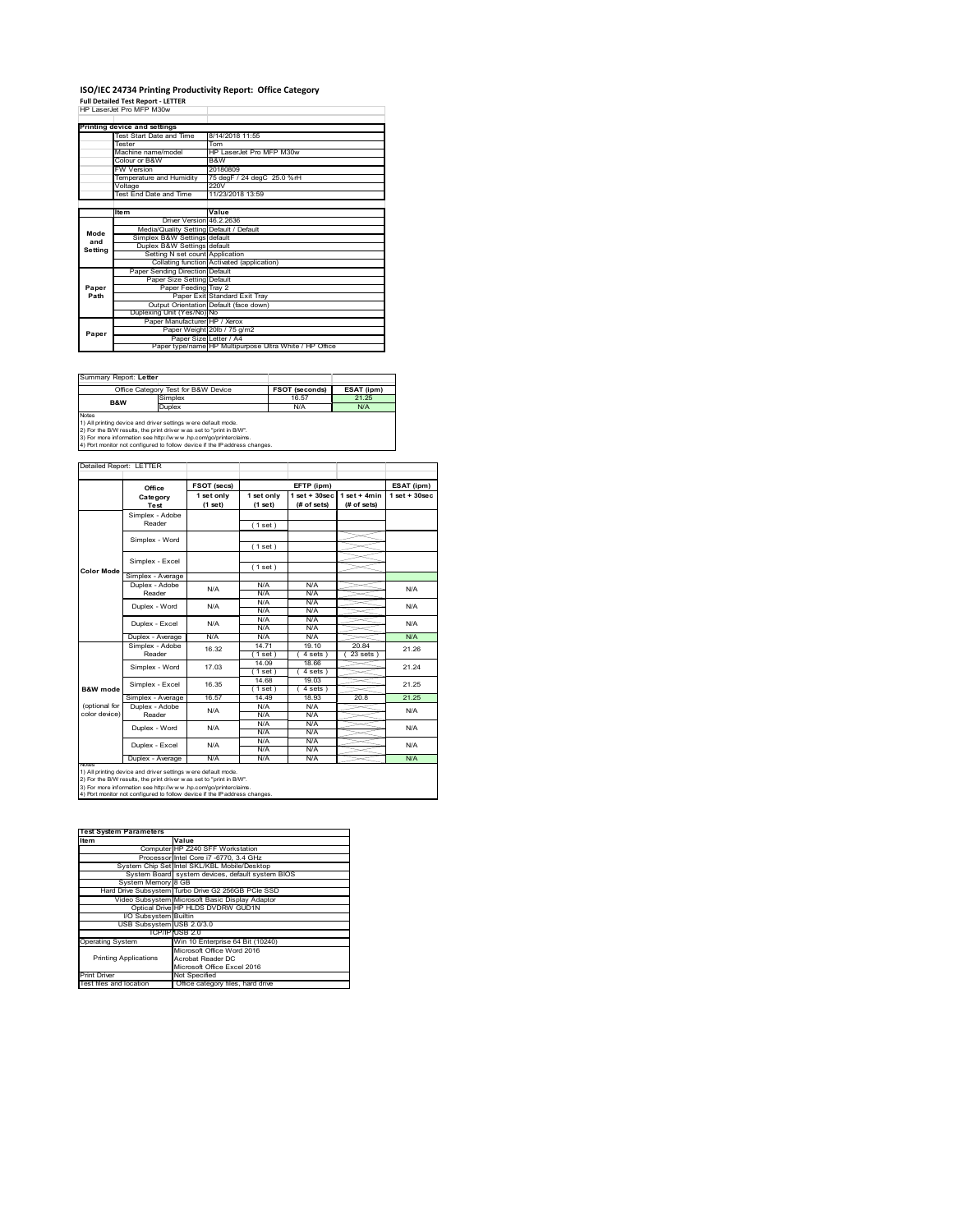# **ISO/IEC 24734 Printing Productivity Report: Office Category<br>Full Detailed Test Report - A4<br>HP LaserJet Pro MFP M30w**

|         | <b>FIF LASCIJCIFIO MFF MJOW</b>         |                                                         |
|---------|-----------------------------------------|---------------------------------------------------------|
|         |                                         |                                                         |
|         | Printing device and settings            |                                                         |
|         | Test Start Date and Time                | 8/14/2018 11:55                                         |
|         | <b>Tester</b>                           | Tom                                                     |
|         | Machine name/model                      | HP LaserJet Pro MFP M30w                                |
|         | Colour or B&W                           | B&W                                                     |
|         | <b>FW Version</b>                       | 20180809                                                |
|         | Temperature and Humidity                | 75 degF / 24 degC 25.0 %rH                              |
|         | Voltage                                 | 220V                                                    |
|         | Test End Date and Time                  | 11/23/2018 13:59                                        |
|         |                                         |                                                         |
|         | <b>Item</b>                             | Value                                                   |
|         | Driver Version 46.2.2636                |                                                         |
| Mode    | Media/Quality Setting Default / Default |                                                         |
| and     | Simplex B&W Settings default            |                                                         |
| Setting | Duplex B&W Settings default             |                                                         |
|         | Setting N set count Application         |                                                         |
|         |                                         | Collating function Activated (application)              |
|         | Paper Sending Direction Default         |                                                         |
|         | Paper Size Setting Default              |                                                         |
| Paper   | Paper Feeding Tray 2                    |                                                         |
| Path    |                                         | Paper Exit Standard Exit Tray                           |
|         |                                         | Output Orientation Default (face down)                  |
|         | Duplexing Unit (Yes/No) No              |                                                         |
|         | Paper Manufacturer HP / Xerox           |                                                         |
| Paper   |                                         | Paper Weight 20lb / 75 g/m2                             |
|         |                                         | Paper Size Letter / A4                                  |
|         |                                         | Paper type/name HP Multipurpose Ultra White / HP Office |

| Summary Report: A4 |                                                                                                                                                                                                                                                                                       |                       |            |  |
|--------------------|---------------------------------------------------------------------------------------------------------------------------------------------------------------------------------------------------------------------------------------------------------------------------------------|-----------------------|------------|--|
|                    | Office Category Test for B&W Device                                                                                                                                                                                                                                                   | <b>FSOT (seconds)</b> | ESAT (ipm) |  |
| Simplex<br>B&W     |                                                                                                                                                                                                                                                                                       | 17.34                 | 20.18      |  |
| Duplex             |                                                                                                                                                                                                                                                                                       | N/A                   | N/A        |  |
| <b>Notes</b>       | 1) All printing device and driver settings were default mode.<br>2) For the B/W results, the print driver was set to "print in B/W".<br>3) For more information see http://www.hp.com/go/printerclaims.<br>4) Port monitor not configured to follow device if the IP address changes. |                       |            |  |

|                | Office                    | FSOT (secs)           |                       | EFTP (ipm)                        |                               | ESAT (ipm)        |  |
|----------------|---------------------------|-----------------------|-----------------------|-----------------------------------|-------------------------------|-------------------|--|
|                | Category<br><b>Test</b>   | 1 set only<br>(1 set) | 1 set only<br>(1 set) | $1$ set + $30$ sec<br>(# of sets) | $1$ set + 4min<br>(# of sets) | $1$ set $+30$ sec |  |
|                | Simplex - Adobe           |                       |                       |                                   |                               |                   |  |
|                | Reader                    |                       | (1 set)               |                                   |                               |                   |  |
|                |                           |                       |                       |                                   |                               |                   |  |
|                | Simplex - Word            |                       | (1 set)               |                                   |                               |                   |  |
|                | Simplex - Excel           |                       |                       |                                   |                               |                   |  |
| Colour<br>Mode |                           |                       | (1 set)               |                                   |                               |                   |  |
|                | Simplex - Average         |                       |                       |                                   |                               |                   |  |
|                | Duplex - Adobe            | N/A                   | N/A                   | N/A                               |                               | N/A               |  |
|                | Reader                    |                       | N/A                   | N/A                               |                               |                   |  |
|                | Duplex - Word             | N/A                   | N/A                   | N/A                               |                               | N/A               |  |
|                |                           |                       | N/A                   | N/A                               |                               |                   |  |
|                | Duplex - Excel            | N/A                   | N/A                   | N/A                               |                               | N/A               |  |
|                |                           |                       | N/A                   | N/A                               |                               |                   |  |
|                | Duplex - Average          | N/A                   | N/A                   | N/A                               |                               | N/A               |  |
|                | Simplex - Adobe<br>Reader | 16.89                 | 14.21                 | 18.27                             | 19.81                         | 20.20             |  |
|                |                           |                       | (1 set)               | 4 sets 1                          | 22 sets                       |                   |  |
|                | Simplex - Word            | 18.01                 | 13.32                 | 17.86                             |                               | 20.16             |  |
|                |                           |                       | (1 set)               | 4 sets)                           |                               |                   |  |
|                | Simplex - Excel           | 17.10                 | 14.03                 | 18.25                             |                               | 20.20             |  |
| B&W mode       |                           |                       | (1 set )              | 4 sets)                           |                               |                   |  |
|                | Simplex - Average         | 17.3                  | 13.85                 | 18 12                             | 198                           | 20.18             |  |
| (optional for  | Duplex - Adobe            | N/A                   | N/A                   | N/A                               |                               | <b>N/A</b>        |  |
| color device)  | Reader                    |                       | N/A                   | N/A                               |                               |                   |  |
|                | Duplex - Word             | N/A                   | N/A                   | N/A                               |                               | <b>N/A</b>        |  |
|                |                           |                       | N/A                   | N/A                               |                               |                   |  |
|                |                           | N/A                   | N/A                   | N/A                               |                               | N/A               |  |
|                | Duplex - Excel            |                       | N/A                   | N/A                               |                               |                   |  |
|                | Duplex - Average          | N/A                   | N/A                   | N/A                               |                               | N/A               |  |

2) For the B/W results, the print driver w as set to "print in B/W".<br>3) For more information see http://w w w .hp.com/go/printerclaims.<br>4) Port monitor not configured to follow device if the IP address changes.

| <b>Test System Parameters</b> |                                                    |
|-------------------------------|----------------------------------------------------|
| Item                          | Value                                              |
|                               | Computer HP Z240 SFF Workstation                   |
|                               | Processor Intel Core i7 -6770, 3.4 GHz             |
|                               | System Chip Set Intel SKL/KBL Mobile/Desktop       |
|                               | System Board system devices, default system BIOS   |
| System Memory 8 GB            |                                                    |
|                               | Hard Drive Subsystem Turbo Drive G2 256GB PCle SSD |
|                               | Video Subsystem Microsoft Basic Display Adaptor    |
|                               | Optical Drive HP HLDS DVDRW GUD1N                  |
| I/O Subsystem Builtin         |                                                    |
| USB Subsystem USB 2.0/3.0     |                                                    |
|                               | TCP/IPIUSB 2.0                                     |
| <b>Operating System</b>       | Win 10 Enterprise 64 Bit (10240)                   |
|                               | Microsoft Office Word 2016                         |
| <b>Printing Applications</b>  | Acrobat Reader DC                                  |
|                               | Microsoft Office Excel 2016                        |
| <b>Print Driver</b>           | Not Specified                                      |
| Test files and location       | Office category files, hard drive                  |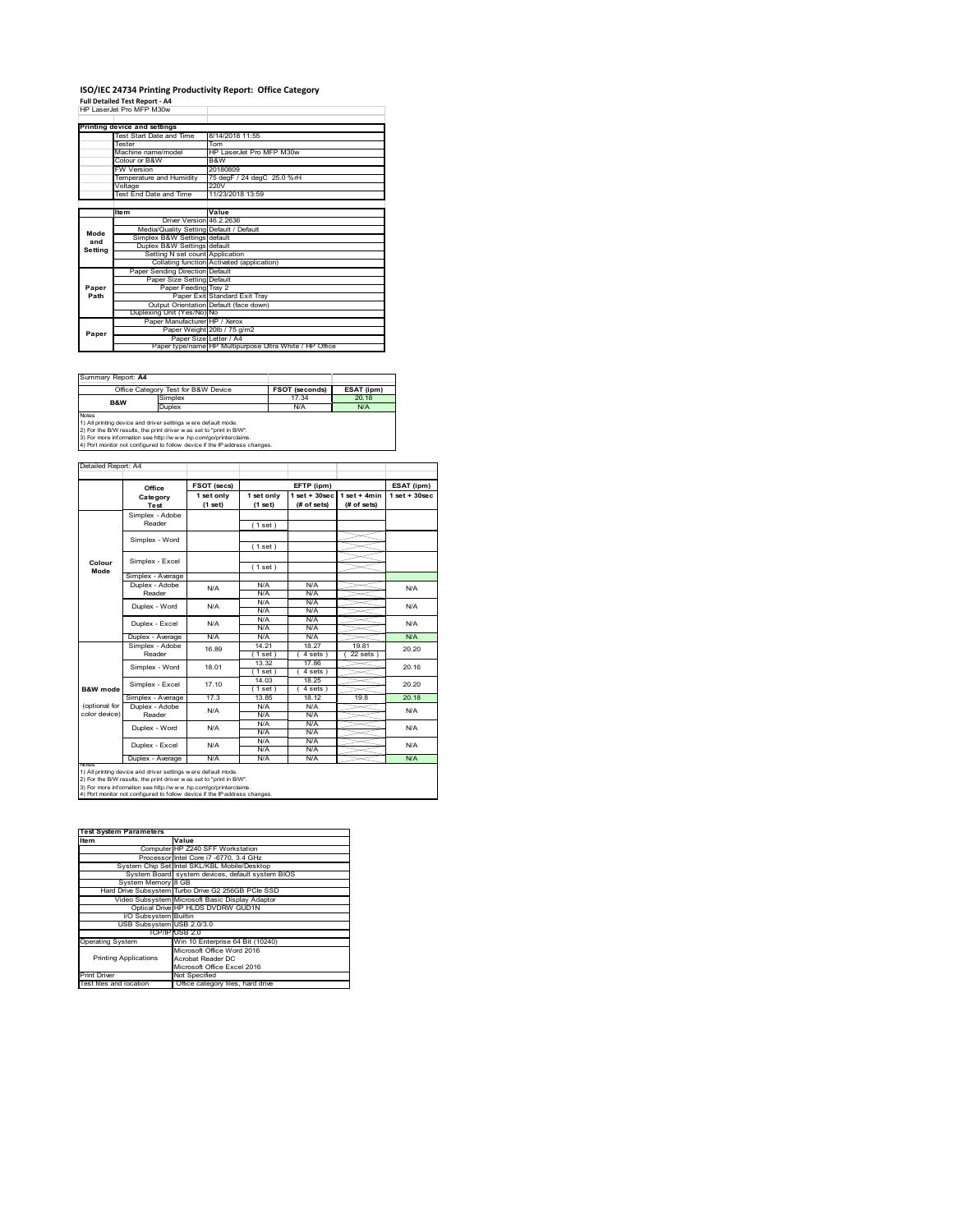## **ISO/IEC 24734 Printing Productivity Report: Office Category Feature Performance Full Report ‐ Office Feature Performance Test** HP LaserJet Pro MFP M30w

|         | Printing device and settings            |                                                         |
|---------|-----------------------------------------|---------------------------------------------------------|
|         | Test Start Date and Time                | 8/14/2018 11:55                                         |
|         | <b>Tester</b>                           | Tom                                                     |
|         | Machine name/model                      | HP Laser let Pro MFP M30w                               |
|         | Colour or B&W                           | B&W                                                     |
|         | <b>FW Version</b>                       | 20180809                                                |
|         | Temperature and Humidity                | 75 degF / 24 degC 25.0 %rH                              |
|         | Voltage                                 | 220V                                                    |
|         | Test End Date and Time                  | 11/23/2018 13:59                                        |
|         |                                         |                                                         |
|         | <b>Item</b>                             | Value                                                   |
|         | Driver Version 46.2.2636                |                                                         |
| Mode    | Media/Quality Setting Default / Default |                                                         |
| and     | Simplex B&W Settings default            |                                                         |
| Setting | Duplex B&W Settings default             |                                                         |
|         | Setting N set count Application         |                                                         |
|         |                                         | Collating function Activated (application)              |
|         | Paper Sending Direction Default         |                                                         |
|         | Paper Size Setting Default              |                                                         |
| Paper   | Paper Feeding Tray 2                    |                                                         |
| Path    |                                         | Paper Exit Standard Exit Tray                           |
|         |                                         | Output Orientation Default (face down)                  |
|         | Duplexing Unit (Yes/No) No              |                                                         |
|         | Paper Manufacturer HP / Xerox           |                                                         |
| Paper   |                                         | Paper Weight 20lb / 75 g/m2                             |
|         | Paper Size Letter / A4                  |                                                         |
|         |                                         | Paper type/name HP Multipurpose Ultra White / HP Office |

| ISO Print Productivity Report: Feature Performance Test Summary                                                                                                                                                                                                                                   |                       |     |                                      |  |  |
|---------------------------------------------------------------------------------------------------------------------------------------------------------------------------------------------------------------------------------------------------------------------------------------------------|-----------------------|-----|--------------------------------------|--|--|
|                                                                                                                                                                                                                                                                                                   |                       |     |                                      |  |  |
| (Feature Adobe Reader - Office test file)                                                                                                                                                                                                                                                         | <b>Printing Modes</b> |     | <b>ESAT</b> (feature)<br>ESAT (base) |  |  |
| A5, Landscape Feed, Simplex, Colour                                                                                                                                                                                                                                                               | Simplex               |     |                                      |  |  |
| A5, Portrait Feed, Simplex, Colour                                                                                                                                                                                                                                                                | Simplex               |     |                                      |  |  |
| Legal, Simplex, Colour                                                                                                                                                                                                                                                                            | Simplex               |     |                                      |  |  |
| Legal, Duplex, Colour                                                                                                                                                                                                                                                                             | Duplex                |     |                                      |  |  |
| A4. 1200 dpi. Simplex. Colour                                                                                                                                                                                                                                                                     | Simplex               |     |                                      |  |  |
| Letter, 1200 dpi, Simplex, Colour                                                                                                                                                                                                                                                                 | Simplex               |     |                                      |  |  |
| A4. General Office. Simplex. Colour                                                                                                                                                                                                                                                               | Simplex               |     |                                      |  |  |
| Letter, General Office, Simplex, Colour                                                                                                                                                                                                                                                           | Simplex               |     |                                      |  |  |
| A5. Landscape Feed. Simplex, B/W                                                                                                                                                                                                                                                                  | Simplex               |     |                                      |  |  |
| A5, Portrait Feed, Simplex, B/W                                                                                                                                                                                                                                                                   | Simplex               | 41% | 35%                                  |  |  |
| Legal, Simplex, B/W                                                                                                                                                                                                                                                                               | Simplex               |     |                                      |  |  |
| Legal, Duplex, B/W                                                                                                                                                                                                                                                                                | Duplex                |     |                                      |  |  |
| A4, 1200 dpi, Simplex, B/W                                                                                                                                                                                                                                                                        | Simplex               |     |                                      |  |  |
| Letter, 1200 dpi, Simplex, B/W                                                                                                                                                                                                                                                                    | Simplex               |     |                                      |  |  |
| A4, General Office, Simplex, B/W                                                                                                                                                                                                                                                                  | Simplex               |     |                                      |  |  |
| Letter, General Office, Simplex, B/W                                                                                                                                                                                                                                                              | Simplex               |     |                                      |  |  |
| <b>Notes</b><br>1) All printing device and driver settings were default mode.<br>2) Test conducted with 8-paper Office Feature Performance file.<br>3) For more information see http://www.hp.com/go/printerclaims.<br>4) Port monitor not configured to follow device if the IP address changes. |                       |     |                                      |  |  |

| <b>Printing Modes</b>                               |                     | <b>Base Printing Mode</b> |                      | <b>Feature Performance</b>       |                                                |                                      |
|-----------------------------------------------------|---------------------|---------------------------|----------------------|----------------------------------|------------------------------------------------|--------------------------------------|
| Feature Adobe Reader - Office<br>test file (8-page) | <b>FSOT</b><br>Base | <b>ESAT</b><br>Base       | 1 set<br>FSOT (secs) | $1$ set $+30$ sec.<br>ESAT (ipm) | <b>FSOT</b> (base)<br><b>FSOT</b><br>(feature) | <b>ESAT (feature)</b><br>ESAT (base) |
| A5. Landscape Feed. Simplex. Colour                 |                     |                           |                      |                                  |                                                |                                      |
| A5, Portrait Feed, Simplex, Colour                  |                     |                           |                      |                                  |                                                |                                      |
| Legal, Simplex, Colour                              |                     |                           |                      |                                  |                                                |                                      |
| Legal, Duplex, Colour                               |                     |                           |                      |                                  |                                                |                                      |
| A4, 1200 dpi, Simplex, Colour                       |                     |                           |                      |                                  |                                                |                                      |
| Letter, 1200 dpi, Simplex, Colour                   |                     |                           |                      |                                  |                                                |                                      |
| A4, General Office, Simplex, Colour                 |                     |                           |                      |                                  |                                                |                                      |
| Letter, General Office, Simplex, Colour             |                     |                           |                      |                                  |                                                |                                      |
| A5, Landscape Feed, Simplex, B/W                    | 28.94               | 20.2                      |                      |                                  |                                                |                                      |
| A5, Portrait Feed, Simplex, B/W                     | 28.94               | 20.2                      | 72.29                | 7.1                              | 41%                                            | 35%                                  |
| Legal, Simplex, B/W                                 | 27.7                | 21.25                     |                      |                                  |                                                |                                      |
| Legal, Duplex, B/W                                  | 27.7                | 21.25                     |                      |                                  |                                                |                                      |
| A4, 1200 dpi, Simplex, B/W                          | 28.94               | 20.2                      |                      |                                  |                                                |                                      |
| Letter, 1200 dpi, Simplex, B/W                      | 27.7                | 21.25                     |                      |                                  |                                                |                                      |
| A4, General Office, Simplex, B/W                    | 28.94               | 20.2                      |                      |                                  |                                                |                                      |
| Letter, General Office, Simplex, B/W                | 27.7                | 21.25                     |                      |                                  |                                                |                                      |

1) All printing device and driver settings were default mode.<br>2) Test conducted with 8-paper Office Feature Performance file<br>3) For more information see http://www.hp.com/go/printerclaims.<br>4) Port monitor not configured to

|           | <b>Test System Parameters</b> |                                                    |
|-----------|-------------------------------|----------------------------------------------------|
|           | Item                          | Value                                              |
|           |                               | Computer HP Z240 SFF Workstation                   |
|           |                               | Processor Intel Core i7 -6770, 3.4 GHz             |
|           |                               | System Chip Set Intel SKL/KBL Mobile/Desktop       |
|           |                               | System Board system devices, default system BIOS   |
| Test      | System Memory 8 GB            |                                                    |
| System    |                               | Hard Drive Subsystem Turbo Drive G2 256GB PCle SSD |
|           |                               | Video Subsystem Microsoft Basic Display Adaptor    |
|           |                               | Optical Drive HP HLDS DVDRW GUD1N                  |
|           | <b>VO Subsystem Builtin</b>   |                                                    |
|           | USB Subsystem USB 2.0/3.0     |                                                    |
| <b>VO</b> |                               | TCP/IP USB 2.0                                     |
|           | <b>Operating System</b>       | Win 10 Enterprise 64 Bit (10240)                   |
|           |                               | Microsoft Office Word 2016                         |
| Software  | <b>Printing Applications</b>  | Acrobat Reader DC                                  |
|           |                               | Microsoft Office Excel 2016                        |
|           | <b>Print Driver</b>           | Not Specified                                      |
|           | Test files and location       | Office category files, hard drive                  |
|           |                               |                                                    |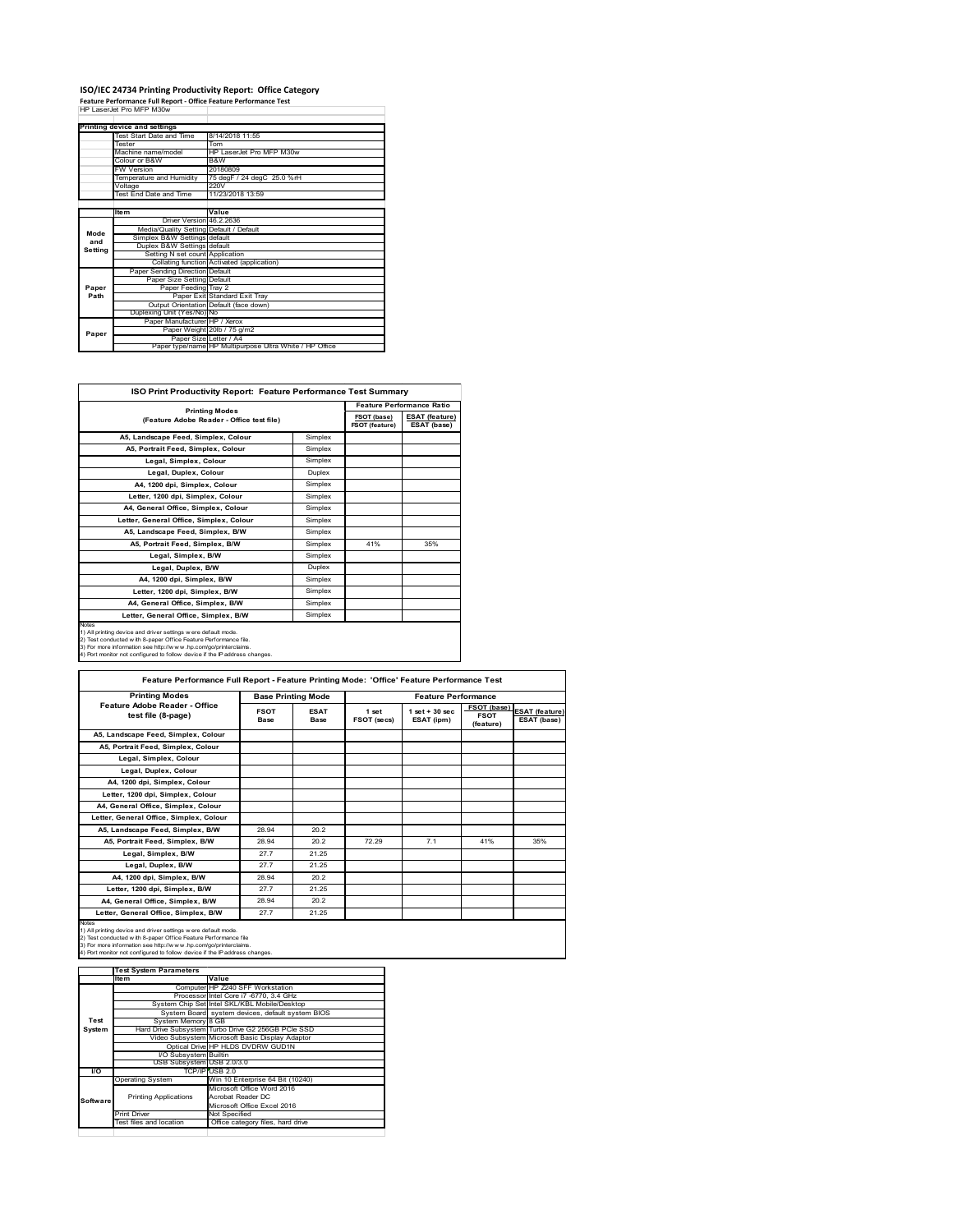## **ISO/IEC 17629 First Print Out Time Report: Office Category**

| <b>Full Detailed Test Report - LETTER</b> |  |
|-------------------------------------------|--|
| HP LaserJet Pro MFP M30w                  |  |

|            | Printing device and settings               |                                |  |  |
|------------|--------------------------------------------|--------------------------------|--|--|
|            | Test Start Date and Time                   | 8/14/2018 11:55                |  |  |
|            | Tester                                     | Tom                            |  |  |
|            | Machine name/model                         | HP LaserJet Pro MFP M30w       |  |  |
|            | Colour or B&W                              | B&W                            |  |  |
|            | <b>FW Version</b>                          | 20180809                       |  |  |
|            | Configuration (options)                    | Default                        |  |  |
|            | Controller                                 | 12150                          |  |  |
|            | Printing device page count                 | Not Specified                  |  |  |
|            | Printing supplies page count Not Specified |                                |  |  |
|            | Temperature and Humidity                   | 75 degF / 24 degC 25.0 %rH     |  |  |
|            | Voltage                                    | 220V                           |  |  |
|            | Test End Date and Time                     | 11/23/2018 13:59               |  |  |
|            |                                            |                                |  |  |
|            | <b>Item</b>                                | Value                          |  |  |
| Mode       | PDL and driver version                     | 46.2.2636                      |  |  |
| and        | Print Quality mode                         | default                        |  |  |
|            | <b>B&amp;W</b> settings                    | default                        |  |  |
| Setting    | Paper feed orientation                     | Short Edge                     |  |  |
| Paper      | Paper type setting                         | default                        |  |  |
|            | Paper feeding                              | Standard cassette              |  |  |
|            | Paper exit                                 | Standard exit tray             |  |  |
| Paper Path | Output orientation                         | default (face up or face down) |  |  |

**FPOT from Ready (seconds)**<br>Simplex 8.02 **ISO First Page Out Time Summary Report: Office Category** rt: **Letter B&W**

**Duplex**<br>Notes<br>1) All printing device and driver settings were default mode.<br>2) For the BM results, the print driver was set to "print in BM".<br>4) For more information see http://www.hp.com/golprinterclaims.<br>4) Port monitor

|                                                                 |                                                                                                                                                                                                                                                                                                                                                                                                             |                            | ISO First Page Out Time Report: Office Category |                              |                            |                   |            |
|-----------------------------------------------------------------|-------------------------------------------------------------------------------------------------------------------------------------------------------------------------------------------------------------------------------------------------------------------------------------------------------------------------------------------------------------------------------------------------------------|----------------------------|-------------------------------------------------|------------------------------|----------------------------|-------------------|------------|
|                                                                 | <b>Detailed Report: LETTER</b>                                                                                                                                                                                                                                                                                                                                                                              | Word<br>(seconds)          | Excel<br>(seconds)                              | Adobe<br>Reader<br>(seconds) | Average<br>(seconds)       | <b>Delay Time</b> |            |
|                                                                 | FPOT from Ready - Simplex                                                                                                                                                                                                                                                                                                                                                                                   |                            |                                                 |                              |                            |                   |            |
|                                                                 | FPOT from Ready - Duplex                                                                                                                                                                                                                                                                                                                                                                                    |                            |                                                 |                              |                            |                   |            |
| <b>Color Mode</b>                                               | FPOT from Sleep - Simplex                                                                                                                                                                                                                                                                                                                                                                                   |                            |                                                 | N/A                          |                            |                   |            |
|                                                                 | Recovery Time                                                                                                                                                                                                                                                                                                                                                                                               |                            |                                                 |                              |                            |                   |            |
|                                                                 | FPOT from Off - Simplex                                                                                                                                                                                                                                                                                                                                                                                     |                            |                                                 |                              |                            |                   |            |
|                                                                 | Warm-up Time                                                                                                                                                                                                                                                                                                                                                                                                |                            |                                                 |                              |                            |                   |            |
|                                                                 | FPOT from Ready - Simplex                                                                                                                                                                                                                                                                                                                                                                                   | 8.64                       | 7.81                                            | 7.59                         | 8.02                       | 50 Seconds        |            |
|                                                                 | FPOT from Ready - Duplex                                                                                                                                                                                                                                                                                                                                                                                    |                            |                                                 |                              |                            |                   |            |
| <b>B&amp;W Mode</b>                                             | FPOT from Sleep - Simplex                                                                                                                                                                                                                                                                                                                                                                                   |                            |                                                 | 8.02                         |                            | 61 Minutes        |            |
|                                                                 | Recovery Time                                                                                                                                                                                                                                                                                                                                                                                               |                            |                                                 | 0.4                          |                            |                   |            |
|                                                                 | FPOT from Off - Simplex                                                                                                                                                                                                                                                                                                                                                                                     |                            |                                                 | 16.96                        |                            |                   |            |
|                                                                 |                                                                                                                                                                                                                                                                                                                                                                                                             |                            |                                                 |                              |                            |                   |            |
|                                                                 | Warm-up Time                                                                                                                                                                                                                                                                                                                                                                                                |                            |                                                 | 9.37                         |                            |                   |            |
|                                                                 | 1) All printing device and driver settings w ere default mode.<br>2) For the B/W results, the print driver was set to "print in B/W".<br>3) For more information see http://www.hp.com/go/printerclaims.<br>4) Port monitor not configured to follow device if the IP address changes.<br>5) Page counts w ere collected after completion of the tests.<br>6) Details for FPOT from Sleep are show n below. |                            |                                                 |                              |                            |                   |            |
|                                                                 |                                                                                                                                                                                                                                                                                                                                                                                                             |                            |                                                 |                              |                            |                   |            |
| Notes<br><b>HP Data Table</b><br><b>Detailed Report: LETTER</b> |                                                                                                                                                                                                                                                                                                                                                                                                             | <b>FPOT Avg</b><br>(se cs) | FPOT (secs)<br>Iteration 1                      | FPOT (secs)<br>Iteration 2   | FPOT (secs)<br>Iteration 3 | Application       | Delay Time |
|                                                                 | FPOT from Sleep                                                                                                                                                                                                                                                                                                                                                                                             | N/A                        | N/A                                             | N/A                          | N/A                        | Adobe Reader      |            |
| <b>Color Mode</b>                                               | FPOT from Sleep (15 minutes)<br>HP/Non ISO Test                                                                                                                                                                                                                                                                                                                                                             | N/A                        | N/A                                             | N/A                          | N/A                        | Adobe Reader      |            |
|                                                                 | FPOT from Sleep                                                                                                                                                                                                                                                                                                                                                                                             | 8.02                       | 8.03                                            | 8.00                         | N/A                        | Adobe Reader      | 61 Minutes |

1) All printing device and driver settings w ere default mode.<br>2) For the B/W results, the print driver w as set to "print in B/W".<br>3 DLP includes detailed iterations as data measurements may vary run to run.

|            | <b>Test System Parameters</b> |                                     |  |  |
|------------|-------------------------------|-------------------------------------|--|--|
|            | Item                          | Value                               |  |  |
|            | Computer                      | HP Z240 SFF Workstation             |  |  |
|            | Processor                     | Intel Core i7 -6770, 3.4 GHz        |  |  |
|            | System Chip Set               | Intel SKL/KBL Mobile/Desktop        |  |  |
|            | System Board                  | system devices, default system BIOS |  |  |
| Test       | <b>System Memory</b>          | 8 GB                                |  |  |
| System     | <b>Hard Drive Subsystem</b>   | Turbo Drive G2 256GB PCle SSD       |  |  |
|            | Video Subsystem               | Microsoft Basic Display Adaptor     |  |  |
|            | Optical Drive                 | HP HLDS DVDRW GUD1N                 |  |  |
|            | I/O Subsystem                 | Builtin                             |  |  |
|            | <b>USB Subsystem</b>          | USB 2.0/3.0                         |  |  |
| Printing   |                               |                                     |  |  |
| Device     | TCP/IP                        | 10/1000                             |  |  |
| Connection |                               |                                     |  |  |
|            |                               |                                     |  |  |
|            | <b>Operating System</b>       | Win 10 Enterprise 64 Bit (10240)    |  |  |
|            |                               | Microsoft Word 2016                 |  |  |
| Software   | <b>Printing Applications</b>  | Microsoft Excel 2016                |  |  |
|            |                               | Adobe Reader DC                     |  |  |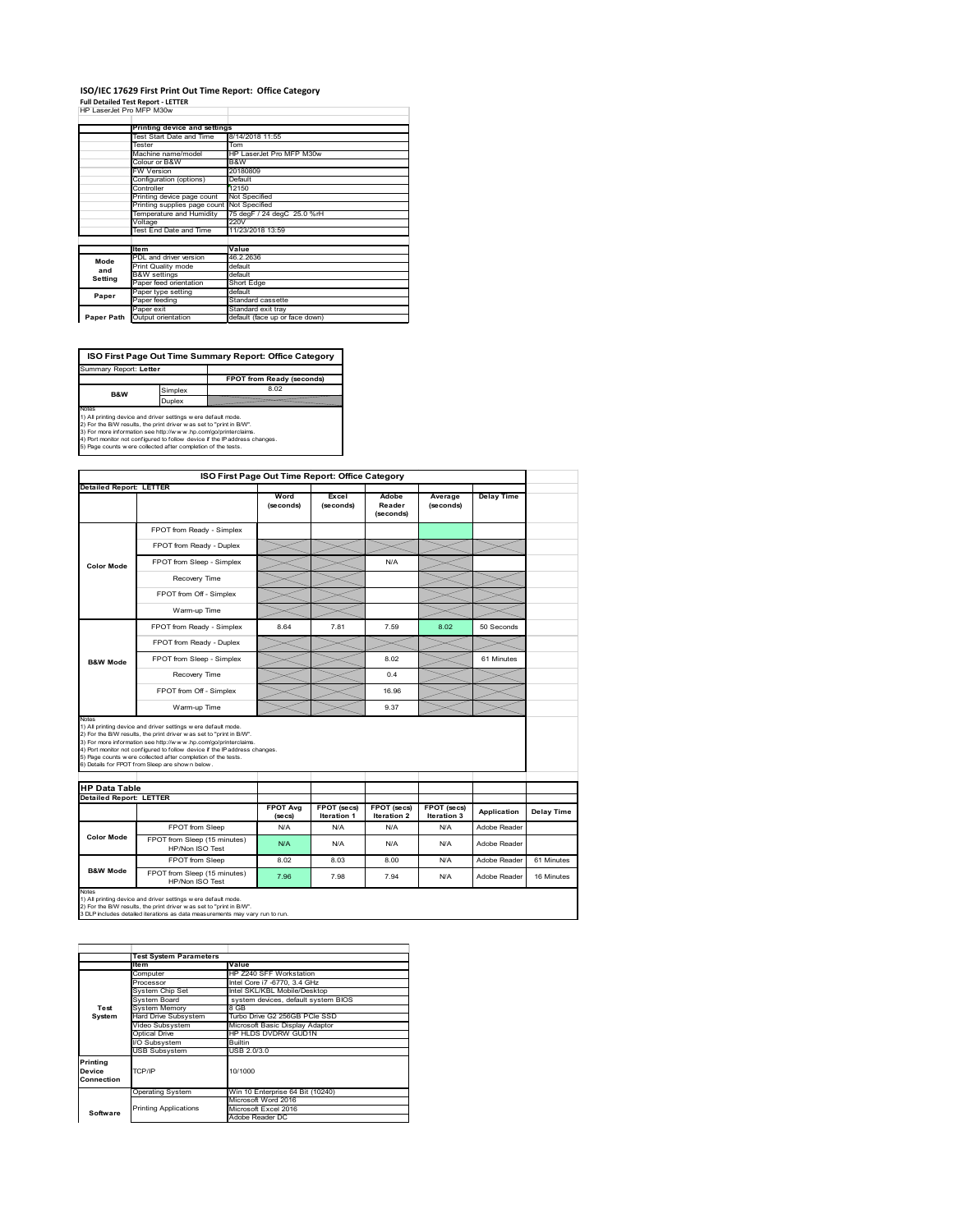#### **ISO/IEC 17629 First Print Out Time Report: Office Category Full Detailed Test Report ‐ A4**

|  | HP LaserJet Pro MFP M30w |  |  |
|--|--------------------------|--|--|

|            | Printing device and settings |                                |  |
|------------|------------------------------|--------------------------------|--|
|            | Test Start Date and Time     | 8/14/2018 11:55                |  |
|            | Tester                       | Tom                            |  |
|            | Machine name/model           |                                |  |
|            |                              | HP LaserJet Pro MFP M30w       |  |
|            | Colour or B&W                | B&W                            |  |
|            | <b>FW Version</b>            | 20180809                       |  |
|            | Configuration (options)      | Default                        |  |
|            | Controller                   | 12150                          |  |
|            | Printing device page count   | Not Specified                  |  |
|            | Printing supplies page count | Not Specified                  |  |
|            | Temperature and Humidity     | 75 degF / 24 degC 25.0 %rH     |  |
|            | Voltage                      | 220V                           |  |
|            | Test End Date and Time       | 11/23/2018 13:59               |  |
|            |                              |                                |  |
|            | <b>Item</b>                  | Value                          |  |
| Mode       | PDL and driver version       | 46.2.2636                      |  |
| and        | Print Quality mode           | default                        |  |
|            | <b>B&amp;W</b> settings      | default                        |  |
| Setting    | Paper feed orientation       | Short Edge                     |  |
| Paper      | Paper type setting           | default                        |  |
|            | Paper feeding                | Standard cassette              |  |
|            | Paper exit                   | Standard exit tray             |  |
| Paper Path | Output orientation           | default (face up or face down) |  |

**ISO First Page Out Time Summary Report: Office Category**

**FPOT from Ready (seconds)** Simplex 8.26 Duplex Notes<br>1) All printing device and driver settings were default mode.<br>2) For the BAV results, the print driver was set to "print in BAV".<br>3) For more information see http://www.hp.com/golprinterclaims.<br>4) Port monitor not co Summary Report: A4 **B&W**

|                                             | ISO First Page Out Time Report: Office Category                                                                                                                                                                                                                                                                                                                                                             |                            |                            |                              |                            |                   |            |
|---------------------------------------------|-------------------------------------------------------------------------------------------------------------------------------------------------------------------------------------------------------------------------------------------------------------------------------------------------------------------------------------------------------------------------------------------------------------|----------------------------|----------------------------|------------------------------|----------------------------|-------------------|------------|
| <b>Detailed Report: A4</b>                  |                                                                                                                                                                                                                                                                                                                                                                                                             |                            |                            |                              |                            |                   |            |
|                                             |                                                                                                                                                                                                                                                                                                                                                                                                             | Word<br>(seconds)          | Excel<br>(seconds)         | Adobe<br>Reader<br>(seconds) | Average<br>(seconds)       | <b>Delay Time</b> |            |
|                                             | FPOT from Ready - Simplex                                                                                                                                                                                                                                                                                                                                                                                   |                            |                            |                              |                            |                   |            |
|                                             | FPOT from Ready - Duplex                                                                                                                                                                                                                                                                                                                                                                                    |                            |                            |                              |                            |                   |            |
| <b>Color Mode</b>                           | FPOT from Sleep - Simplex                                                                                                                                                                                                                                                                                                                                                                                   |                            |                            | N/A                          |                            |                   |            |
|                                             | Recovery Time                                                                                                                                                                                                                                                                                                                                                                                               |                            |                            |                              |                            |                   |            |
|                                             | FPOT from Off - Simplex                                                                                                                                                                                                                                                                                                                                                                                     |                            |                            |                              |                            |                   |            |
|                                             | Warm-up Time                                                                                                                                                                                                                                                                                                                                                                                                |                            |                            |                              |                            |                   |            |
|                                             | FPOT from Ready - Simplex                                                                                                                                                                                                                                                                                                                                                                                   | 8.98                       | 7.99                       | 7.79                         | 8.26                       | 50 Seconds        |            |
|                                             | FPOT from Ready - Duplex                                                                                                                                                                                                                                                                                                                                                                                    |                            |                            |                              |                            |                   |            |
| <b>B&amp;W Mode</b>                         | FPOT from Sleep - Simplex                                                                                                                                                                                                                                                                                                                                                                                   |                            |                            | 8.12                         |                            | 61 Minutes        |            |
|                                             | Recovery Time                                                                                                                                                                                                                                                                                                                                                                                               |                            |                            | 0.3                          |                            |                   |            |
|                                             |                                                                                                                                                                                                                                                                                                                                                                                                             |                            |                            |                              |                            |                   |            |
|                                             | FPOT from Off - Simplex                                                                                                                                                                                                                                                                                                                                                                                     |                            |                            | 17.01                        |                            |                   |            |
| Notes                                       | Warm-up Time                                                                                                                                                                                                                                                                                                                                                                                                |                            |                            | 9.22                         |                            |                   |            |
| <b>HP Data Table</b><br>Detailed Report: A4 | 1) All printing device and driver settings w ere default mode.<br>2) For the B/W results, the print driver was set to "print in B/W".<br>3) For more information see http://www.hp.com/go/printerclaims.<br>4) Port monitor not configured to follow device if the IP address changes.<br>5) Page counts w ere collected after completion of the tests.<br>6) Details for FPOT from Sleep are show n below. |                            |                            |                              |                            |                   |            |
|                                             |                                                                                                                                                                                                                                                                                                                                                                                                             | <b>FPOT Avg</b><br>(se cs) | FPOT (secs)<br>Iteration 1 | FPOT (secs)<br>Iteration 2   | FPOT (secs)<br>Iteration 3 | Application       | Delay Time |
|                                             | FPOT from Sleep                                                                                                                                                                                                                                                                                                                                                                                             | N/A                        | N/A                        | N/A                          | N/A                        | Adobe Reader      |            |
| <b>Color Mode</b>                           | FPOT from Sleep (15 minutes)<br>HP/Non ISO Test                                                                                                                                                                                                                                                                                                                                                             | N/A                        | N/A                        | N/A                          | N/A                        | Adobe Reader      |            |
| <b>B&amp;W Mode</b>                         | FPOT from Sleep                                                                                                                                                                                                                                                                                                                                                                                             | 8.12                       | 8.11                       | 8.13                         | N/A                        | Adobe Reader      | 61 Minutes |

|            | <b>Test System Parameters</b> |                                     |  |  |
|------------|-------------------------------|-------------------------------------|--|--|
|            | Item                          | Value                               |  |  |
|            | Computer                      | HP Z240 SFF Workstation             |  |  |
|            | Processor                     | Intel Core i7 -6770, 3.4 GHz        |  |  |
|            | System Chip Set               | Intel SKL/KBL Mobile/Desktop        |  |  |
|            | System Board                  | system devices, default system BIOS |  |  |
| Test       | <b>System Memory</b>          | 8 GB                                |  |  |
| System     | <b>Hard Drive Subsystem</b>   | Turbo Drive G2 256GB PCle SSD       |  |  |
|            | Video Subsystem               | Microsoft Basic Display Adaptor     |  |  |
|            | Optical Drive                 | HP HLDS DVDRW GUD1N                 |  |  |
|            | I/O Subsystem                 | Builtin                             |  |  |
|            | <b>USB Subsystem</b>          | USB 2.0/3.0                         |  |  |
| Printing   |                               |                                     |  |  |
| Device     | TCP/IP                        | 10/1000                             |  |  |
| Connection |                               |                                     |  |  |
|            |                               |                                     |  |  |
|            | <b>Operating System</b>       | Win 10 Enterprise 64 Bit (10240)    |  |  |
|            |                               | Microsoft Word 2016                 |  |  |
| Software   | <b>Printing Applications</b>  | Microsoft Excel 2016                |  |  |
|            |                               | Adobe Reader DC                     |  |  |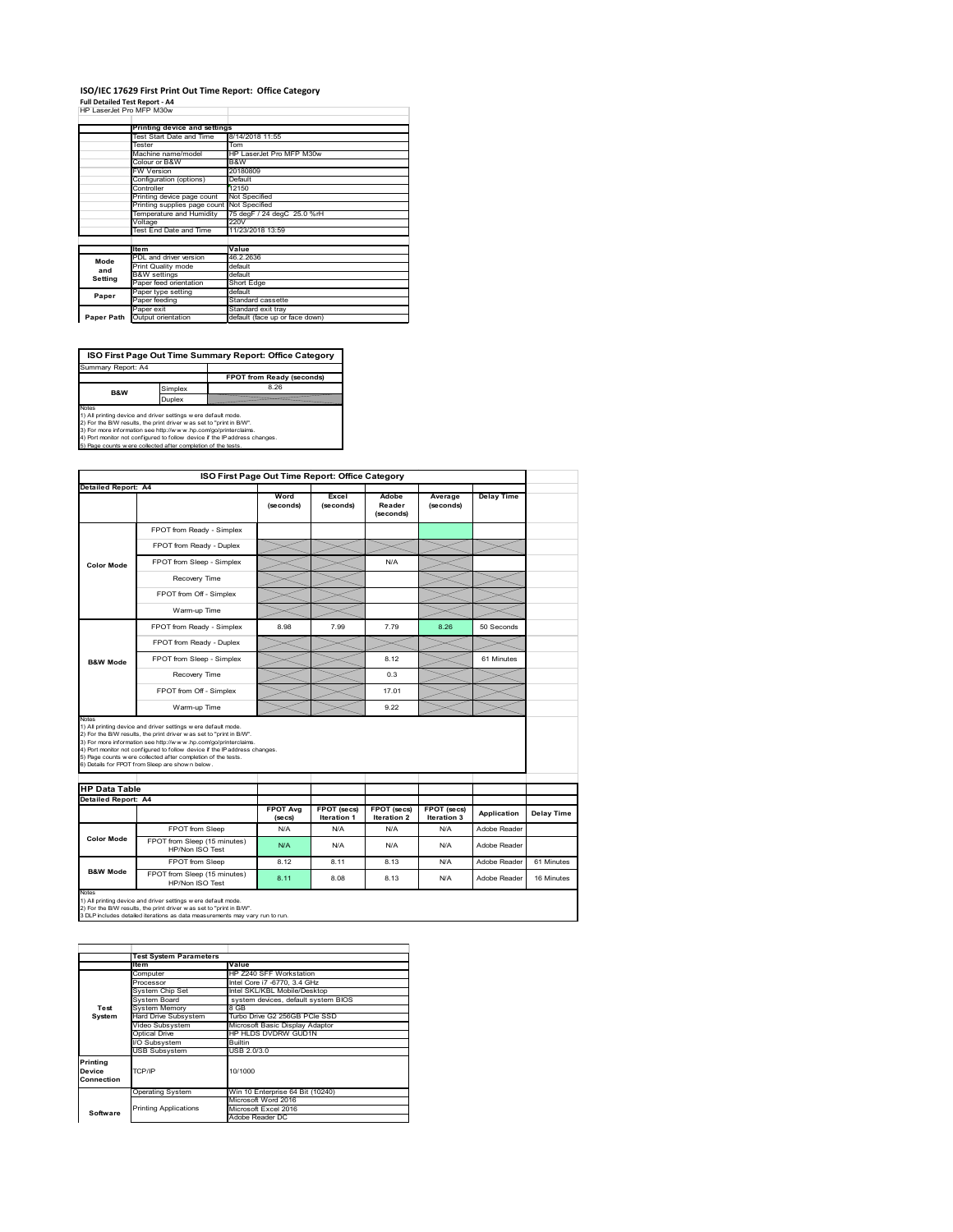### **ISO/IEC 29183 Copy Productivity Report**

**Full Detailed Test P** 

|             | Full Detailed Test Report - LETTER       |                                                     |
|-------------|------------------------------------------|-----------------------------------------------------|
|             | HP LaserJet Pro MFP M30w                 |                                                     |
|             |                                          |                                                     |
|             | <b>Machine Setup Information</b>         |                                                     |
|             | Test Start Date and Time 8/15/2018 8:20  |                                                     |
|             | <b>Tester</b> Tom                        |                                                     |
|             |                                          | Machine name/model HP LaserJet Pro MFP M30w         |
|             | Colour or B&W B&W                        |                                                     |
|             | <b>FW Version 20180809</b>               |                                                     |
|             | Configuration (options) Not Specified    |                                                     |
|             |                                          | Temperature and Humidity 75 degF / 24 degC 25.0 %rH |
|             | Test End Date and Time: 11/23/2018 10:35 |                                                     |
|             |                                          |                                                     |
|             | Pre-set Item                             | <b>Pre-set Value</b>                                |
|             | <b>Output Resolution Default</b>         |                                                     |
|             | Output Quality Default                   |                                                     |
| Mode        |                                          | Copying Mode Colour for Colour and B&W for B&W      |
|             | Auto Density Adjustment Default          |                                                     |
|             |                                          | Collating function Set in Control Panel             |
| Paper       | <b>Paper Sending Direction Default</b>   |                                                     |
|             | Paper Type Setting Default               |                                                     |
| Paper       | Paper Feeding Tray 2                     |                                                     |
| Path        | Paper Exit Default                       |                                                     |
|             |                                          | Face Up Exit Default (face down)                    |
|             | <b>Fixing Capability Default</b>         |                                                     |
| Temporary   | Image Quality Stability Default          |                                                     |
| <b>Stop</b> | Capacity of Paper Default                |                                                     |
|             | Others None                              |                                                     |
|             |                                          |                                                     |
|             | Paper Manufacturer HP / Xerox            |                                                     |
| Paper       |                                          | Paper Weight 20lb / 75 g/m2                         |
|             | Paper Size Letter / A4                   |                                                     |

| Summary Report: Letter |              |             |
|------------------------|--------------|-------------|
|                        |              |             |
|                        | <b>SFCOT</b> | sESAT (ipm) |
|                        |              |             |

Notes

First Copy Out and Copy Speed measured using ISO/IEC 29183, excludes first set of test documents. For more information see http://w w w .hp.com/go/printerclaims. Exact speed varies depending on the system configuration and document.

Only Target A w as used, all test documents have the same Saturated throughput. Reference ISO/IEC29183:2010 Clause 5, Sections 5.3.1 and 5.3.2

| Detailed Report: LETTER |               |              |       |             |                |             |
|-------------------------|---------------|--------------|-------|-------------|----------------|-------------|
|                         |               |              |       |             |                |             |
|                         | <b>Target</b> | sFCOT (secs) |       | sEFTP (ipm) |                | sESAT (ipm) |
|                         |               |              | 1copy | 1copy+30sec | 1copy+4minutes |             |
|                         | A             | 9.88         | 6.07  | 17.63       | 20.44          | 21.24       |
|                         |               |              |       | 12 sets     | 86 sets        |             |
|                         | B             |              |       |             |                |             |
|                         |               |              |       |             |                |             |
| B&W                     | C             |              |       |             |                |             |
|                         | D             |              |       |             |                |             |
|                         | Average       | 9.88         | 6.07  | 17.63       | 20.44          | 21.24       |
| <b>Notes</b>            |               |              |       |             |                |             |

Paper type/name HP Multipurpose Ultra White / HP Office

**Notes** 

First Copy Out and Copy Speed measured using ISO/IEC 29183, excludes first set of test documents. For more information see http://w w w .hp.com/go/printerclaims. Exact speed varies depending on the system configuration and document. Only Target A w as used, all test documents have the same Saturated throughput. Reference ISO/IEC29183:2010 Clause 5, Sections 5.3.1 and 5.3.2